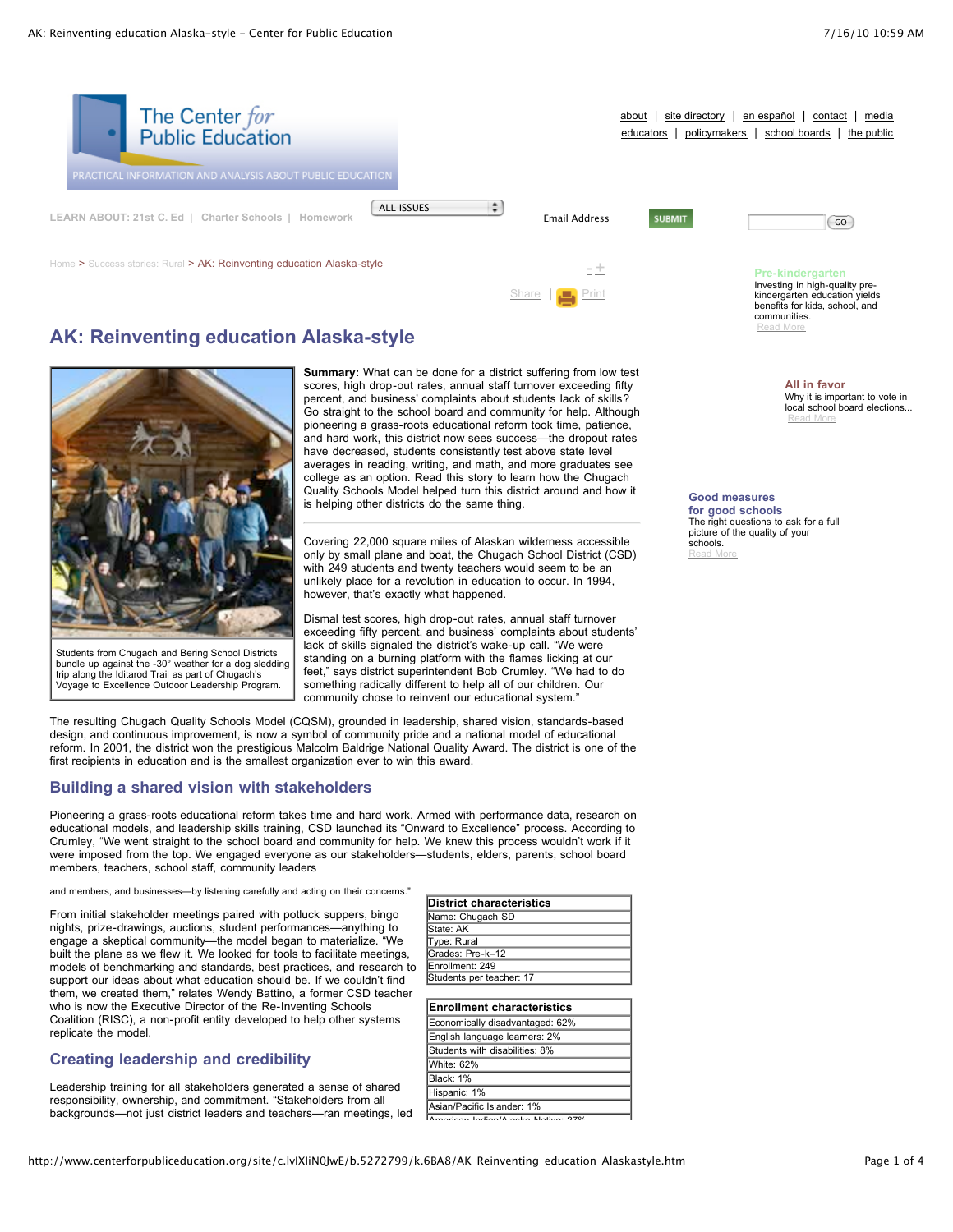discussions, and made presentations. School staff members from maintenance staff to teachers, and community members, parents, and students, felt empowered for the first time. Parents actually cried and told me they had no idea that they could be so involved in their children's education," notes Battino.

| JAMERICAN INDIAN/AIASKA NATIVE: 21% |  |
|-------------------------------------|--|
| Other: n.a.                         |  |
| Source: Chugach School District     |  |

Through structured meetings, the district leadership solicited stakeholders' input at every stage of the process and provided regular updates about results and progress. "Together, we built a shared vision based on our beliefs, values, and goals. Over time, stakeholders identified new organizational performance goals and a continuum of standards; they built accountability into all levels of the system. Everyone had to deliver what they promised," explains Crumley.

A waiver from the Alaska Education Department allowed the district to make a critical break with the traditional education system: replacing credit-bearing units and grades with new performance-based standards as graduation requirements. Former CSD superintendent and founder of RISC, Richard DeLorenzo observes, "Allaying people's fears about abandoning the traditional education system took time and effort. Seeing their kids take an active interest in school and succeed changed skeptics into advocates for the new system."

#### **Fostering success—one student at a time**

"We now have a flexible system that adapts to the individual student instead of an inflexible one focused on age, time-in-seat, and grades," says Doug Penn, area-wide school principal. Every student has an Individualized Learning Plan, a Student Learning Profile, a Student Assessment Binder, and a Student Lifeskills Portfolio to document progress. Students know exactly what is required to master each developmental level. They learn and advance at their own pace. Some students may be fourteen years old when they master all levels; others may be twenty-one. The model also works well for students with special educational needs; these students and their families like the fact that they are not labeled "Special Ed Students."

To advance in each level, students demonstrate proficiency in district standards in five traditional areas—reading, writing, mathematics, science, and social science, and in five non-traditional areas—Service Learning, career development, technology, cultural awareness and expression, and personal/social/health development. Penn explains, "Stakeholders designed these performance-based standards to address the whole student. Students need to know how to succeed in their personal lives, as well as in many environments, not just in school, to become productive community members."

A balanced instructional model requires students to apply and demonstrate knowledge in real-life situations. This can range from a one-week survival course where students must plan how to survive after a small plane crash to participating in the Anchorage House, a short-term residential program, designed to ensure students' selfsufficiency after graduation. "We designed this four-phase transition program with our community and business stakeholders to help students master personal, social, and career skills. Through increasing levels of responsibility and independence, students learn how to navigate an urban environment, manage their daily lives, and how to be dependable employees through job shadowing, internships, and other work placements. Students are also exposed to educational opportunities beyond high school," says Ty Mase, the District's director of school-to-work programs.

#### **Moving forward—no resting on their laurels**

A process of continuous improvement is also one of the model's hallmarks. "We're proud that our model has been validated through the Baldrige Award process and by leading education experts including Dr. Robert Marzano. We've learned, however, that nothing is perfect. There are always gaps to fill. At the individual and organizational level, stakeholders regularly go through the PIER process—planning, implementation, evaluation, and refinement to assess how well everyone is meeting goals and to investigate ways to improve. We're in the sixth cycle of standards revision right now," observes Crumley.

CSD regularly captures formative and summative data through instruments such as on-going stakeholder surveys, teacher evaluations, student performance levels, student assessment binders, the Alaska State Report Card, graduation rates, college entrance rates, and Alaska Benchmark and High School Qualifying Examination results.

The best proof that the model works is, of course, students' success. The dropout rate has decreased from nine percent to 4.9 percent since the model's implementation. CSD students now consistently test above state level achievement averages in reading, writing, and mathematics. Over a four-year period from 2000–2004, an analysis of aggregated data from the Alaska Benchmark and High School Qualifying Examination achievement tests showed consistent improvement in CSD students' proficiency percentages in reading, writing, and mathematics.

|            | Reading | Writina | <b>Math</b> | Total<br>$\parallel$ Growth (4 yrs.) | $\parallel$ Average Growth (4 yrs.) |
|------------|---------|---------|-------------|--------------------------------------|-------------------------------------|
| Chuaach SD | 5.73%   | 15.38%  | 21.66%      | 42.77%                               | 14.26%                              |

*(Source: RISC, Re-Inventing Schools Implementation Monitoring Survey, 2005;*

*see [www.reinventingeducation.org](http://www.reinventingeducation.org/) for the complete survey results which compare five Alaskan districts using the QSM with five districts with traditional education systems.)*

More CSD graduates see college as an option. Of the thirty-three students who have graduated since 1999 when the Quality Schools Model was fully implemented, sixty-six percent have enrolled in colleges such as the University of Alaska, Humboldt State University, and Dartmouth. Major businesses and industries are eager to hire graduates. Annual staff turnover is now only ten percent.

The Chugach Quality School Model has had an impact far beyond the tiny Chugach School District. With funding from the Bill and Melinda Gates Foundation, the Re-Inventing Schools Coalition has already assisted fifteen school districts in Alaska (now part of the Alaska Quality School Model Coalition) and over two hundred schools to replicate the model. Coalition staff have consulted with school systems as far away as India and Mexico. With this record, RISC is well on its way of reaching its goal: spreading the reform to one thousand schools and one million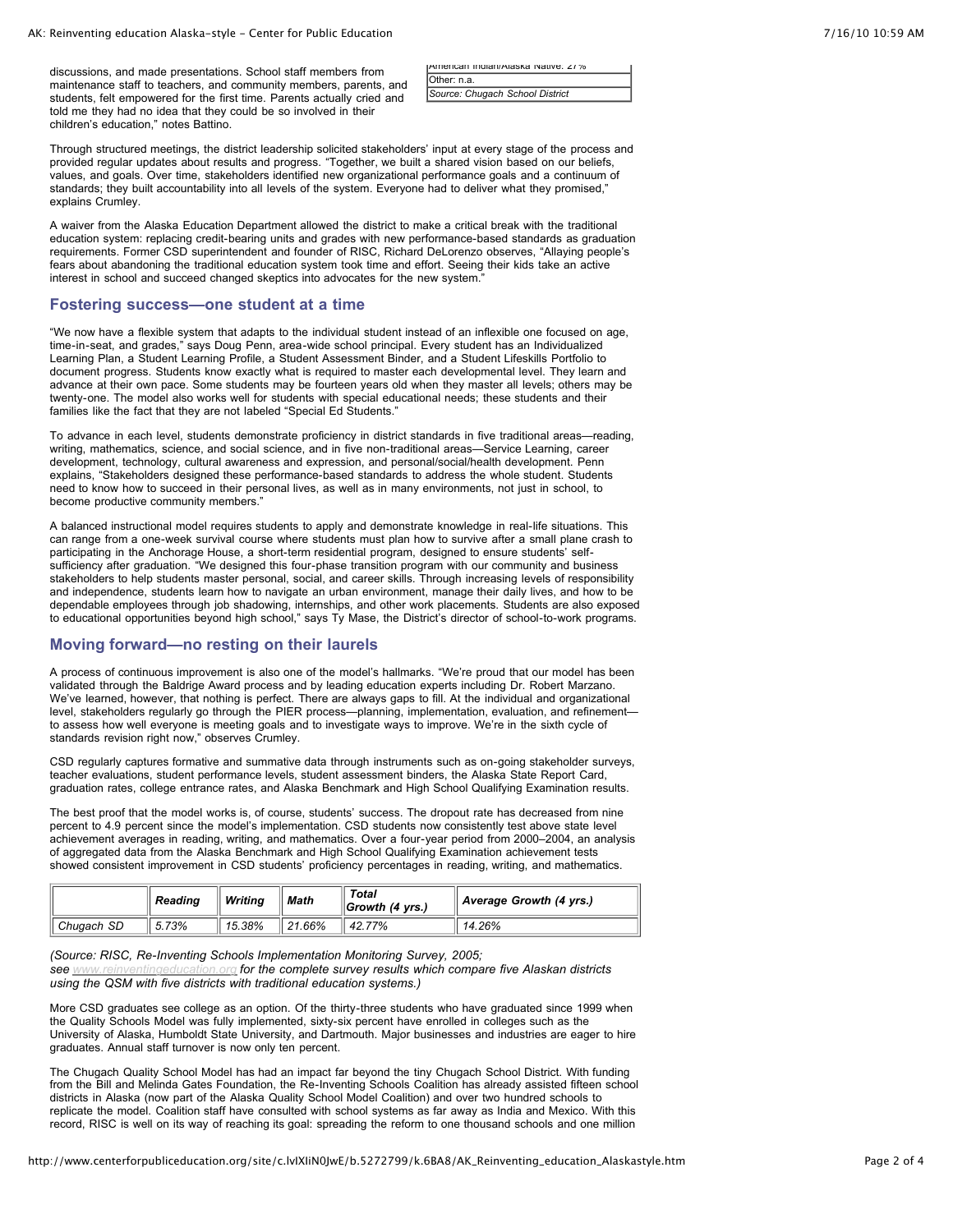#### AK: Reinventing education Alaska-style - Center for Public Education 7/16/10 10:59 AM

students.

| <b>Lessons learned</b>                                                                                                                                                                     |
|--------------------------------------------------------------------------------------------------------------------------------------------------------------------------------------------|
| Reinventing an education system requires commitment to a formal systemic process. It cannot be accomplished by tinkering<br>with one piece of the system or on a project-by-project basis. |
| All potential stakeholders must be included in developing a shared vision and in the subsequent development and                                                                            |
| implementation of the model. Stakeholders must see the results of their input in plans and in action in order to take ownership.                                                           |
| Accountability at all levels is critical to success.                                                                                                                                       |

Constant communication with and reporting to stakeholders about process, plans, and outcomes is essential to success. CSD invites stakeholders to quarterly meetings, in-service learning and planning programs with CSD staff, and community-wide celebrations of success. It keeps them up-to-date and engaged through surveys, their web site, local community-based meetings, newsletters, e-mail, teleconferencing, and videoconferencing.

- Strong leadership at both the district and school level is important, but all stakeholders must be trained and empowered to lead. The transformation process needs to be a collaborative one among equal partners.
- A long-term commitment to the process by all stakeholders is required. CSD's initial commitment was five years, which is now the standard length of time to implement the CSQM process.
- The process of a reinventing school system is evolutionary. Continuous assessment and continuous improvement—based on formative and summative evaluations of processes and data—are critical to keeping momentum going, meeting the changing needs of students, and preparing them for a changing world.
- Staff development, especially for training new staff in the model, requires significant time and resources. CSD now offers 30 days of staff training each year compared to the state allowance of 10 days per year. Much of this training occurs outside of the regular teacher contracted days. CSD also motivates staff with a pay for performance system.
- Succession planning at the district level is important to continuity of effort over time.

### **Contact**

Robert Crumley District Superintendent, Chugach School District 9312 Vanguard Drive, Suite 100 Anchorage, AK 99507 Phone: 907-522-7400; Fax: 907-522-3399

Wendy Battino Executive Director Re-Inventing Schools Coalition 9312 Vanguard Drive, Suite 100 Anchorage, Alaska 99507 Phone: 907-522-3132; Fax 907-522-3399 [wjb@pobox.mtaonline.net](mailto:wjb@pobox.mtaonline.net)

This story was written by Susan H. Stafford, Ph.D. Stafford, a freelance writer and anthropologist from Alexandria, Va., is the author of *Community College: Is It Right for You?*, published in June 2006.

**Posted:** April 3, 2006

©2006 Center for Public Education

#### **Comments:**

No comments.

**Add your comments:**

Add Your Comments

Your comments will not be posted until they have been approved by the moderator.